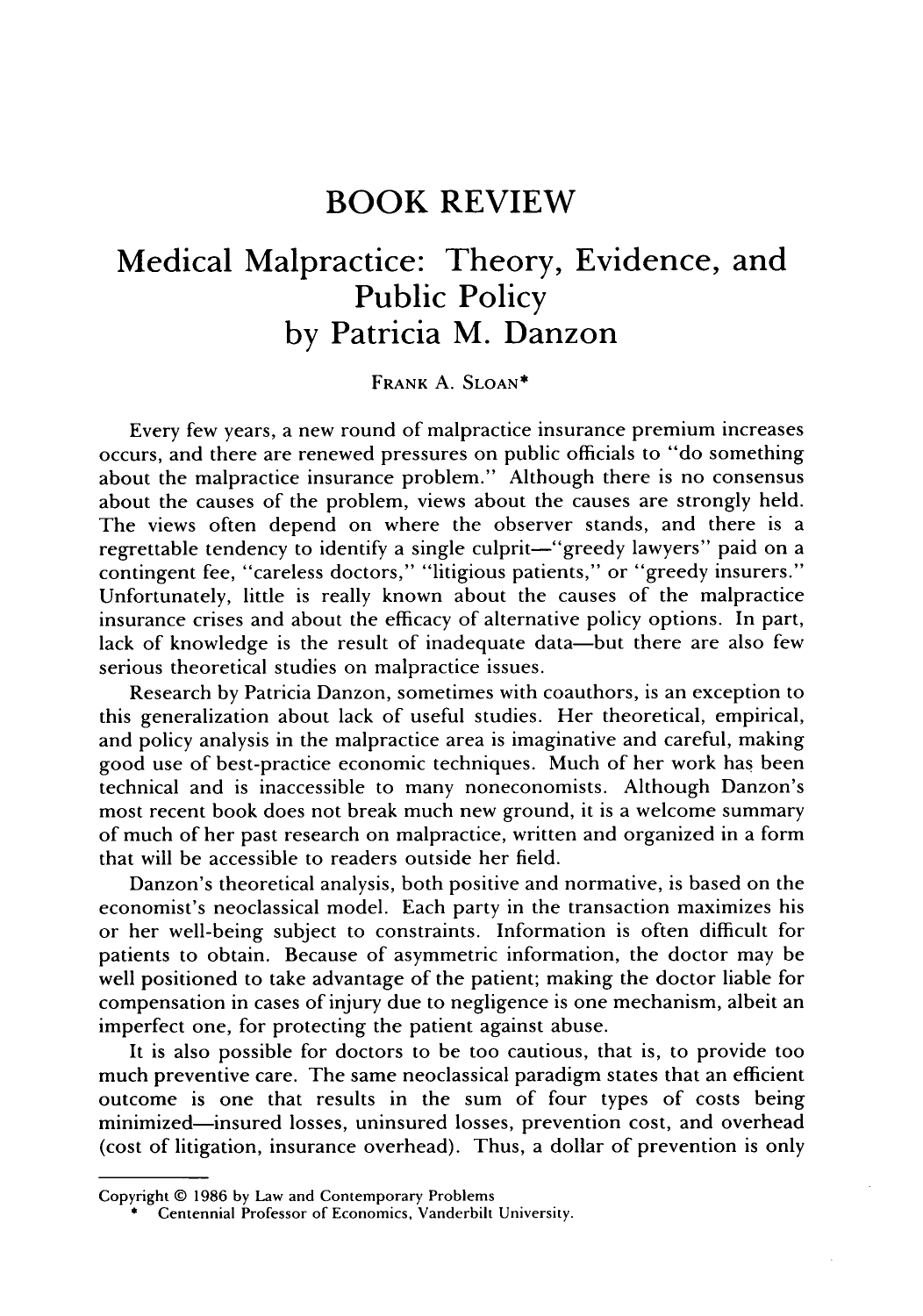worthwhile if it results in a dollar of saving in the other three types of cost. Using rather straightforward economic concepts, Danzon shows that, on theoretical grounds, it is not possible to say that too much is now spent on preventive care ("defensive medicine").

Nor, based on analysis with a neoclassical model, can it be said with certainty that compensating a plaintiff lawyer on a contingent fee basis will lead to more suits. Danzon argues that the number of suits filed is likely to be higher under contingent fee compensation, not so much because contingent fee compensation stimulates excessive cases, but rather because risk-averse plaintiffs are more likely to sue when they do not have to pay attorneys an hourly wage. Another useful application of the neoclassical model is Danzon's analysis (from an earlier article with Lillard') of the decision to settle malpractice suits out of court. Predictions from the model are largely supported by the empirical evidence presented in Danzon's book.

The book's empirical research ranges from simple presentation of facts to formal statistical analysis using regression techniques. Several facts stand out and are not generally known or discussed in policy debates on malpractice. For example, the vast majority of injuries arising out of apparently negligent care do not result in a suit. This means there are plenty of potential cases to draw from when the public's propensity to sue increases or the legal climate becomes more favorable to plaintiffs. These data run counter to the view that the number of suits exceeds the number of injuries due to negligence. Another widespread perception is that court awards are (almost) random. Danzon's data show relationships between severity of injury and size of award. Plaintiffs have a higher probability of winning in cases of obvious physician error. Hourly earnings of defense attorneys, who are paid by the hour, and of their counterparts, who work for plaintiffs and are paid on a contingent fee basis, are similar.

Regression analysis allows Danzon to investigate the effect of policy and nonpolicy factors on frequency of suits and size of awards. Although this work is competently performed, it yields few unambiguous findings. The number of physicians per capita in a state, included as a measure of exposure to iatrogenic injury, is a statistically significant determinant of claims frequency. Another comparatively good predictor of frequency is the percent of population living in urban areas. Danzon (like this reader) is not sure precisely which causal factors are represented by the urban variable. Most variables in her regressions do not have significant effects on claims frequency or severity (dollar amount) per claim.

Policymakers are particularly interested in the effectiveness of alternative policy options in controlling growth in claims and in awards. Unfortunately, the right empirical analysis is difficult to perform. Pertinent data are typically only available for a span of a few years, thus at best allowing an assessment of

<sup>1.</sup> Danzon & Lillard, *Settlement Out of Court: The Disposition of Medical Malpractice Claims,* 12 J. **LEGAL STUD. 345** (1983).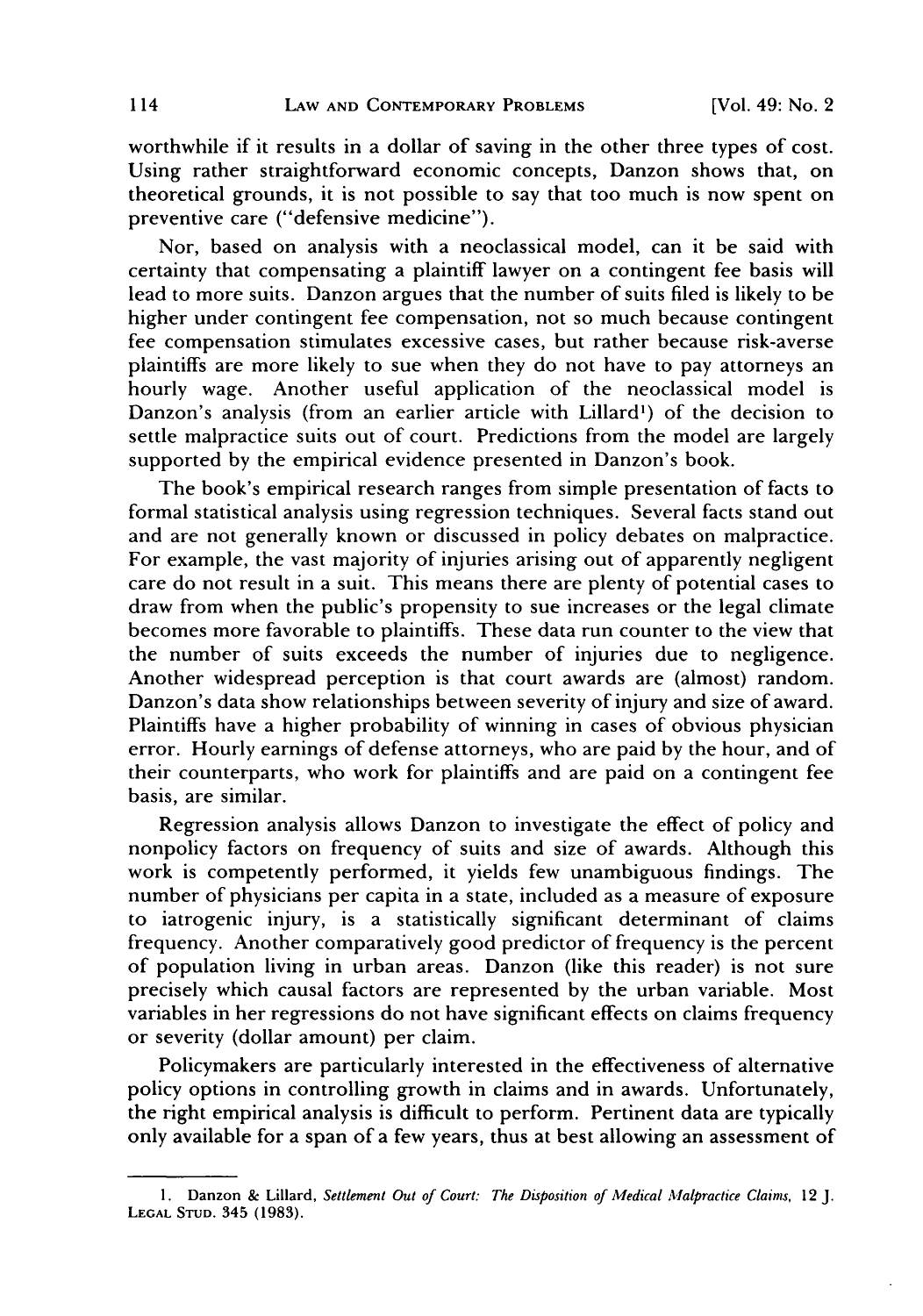## **BOOK REVIEW**

short-run effects of policy changes. It is difficult to obtain precise information on policy changes that have been implemented. For instance, while information on states that place a dollar limit on awards is readily available, it is much more difficult to obtain data on the dollar values of these limits. If a study merely focused on limits, it would presumably not be difficult to find the information at the necessary level of detail. There are many policy options, however, and rather subtle dimensions of policy changes are difficult to quantify. Danzon measures policy variables in terms of the months the policy change was in effect during the observational period. This is at best a crude measure of "quantity." Many policy changes are interrelated, making it difficult to isolate the effects of individual changes. Also, the policy changes themselves are not exogenous, but rather reflect the experiences of individual states with malpractice insurance cost and availability. (Some analysis by Danzon of determinants of policy changes is a first step in examining the endogeneity of such changes.) Her regression results imply that post-1975 tort reforms had a stronger effect in 1976 than subsequently-an implausible finding.

Danzon finds that states (1) enacting a limit on awards experienced a nineteen percent average reduction in award size two years after implementation of the limit; (2) mandating offset of compensation from collateral sources had fifty percent lower awards within two years, but laws admitting evidence of collateral compensation without mandating an offset had no discernable effect; and (3) eliminating ad damnum reduced total claim cost (but had no effect on the individual components of total claim cost, frequency of claims, and payment per claim). Attorney fee limits, statute of limitations changes, pretrial screening, and restrictions on the use of res ipsa loquitur had little or no effect.

More useful on balance than the regression analysis is Danzon's analysis of specific institutional arrangements. What, for example, are effects of changing from an occurrence to a claims-made policy? More generally, why does malpractice insurance fail to meet any of the ideal conditions of an insurable risk, and how does this relate to insurers' seemingly erratic and irrational behavior in malpractice insurance premium pricing? What would be the effects of changing from the present system to private contracting or no-fault?

The author does not present a blueprint for change, but she does offer some specific suggestions. For instance, Danzon favors instituting scheduled benefits for pecuniary and nonpecuniary loss to replace the current system which bases compensation on the individual case and is open-ended with respect to award size. Long statutes of limitations are designed to protect victims of latent injuries, but they create nondiversifiable risk for insurers that issue occurrence policies in a volatile legal climate. Compensation for riskbearing must in turn be reflected in premiums. Danzon favors reducing the statute of limitations with reliance on private first-party insurance (health insurance) and public programs to compensate persons for whom the injury